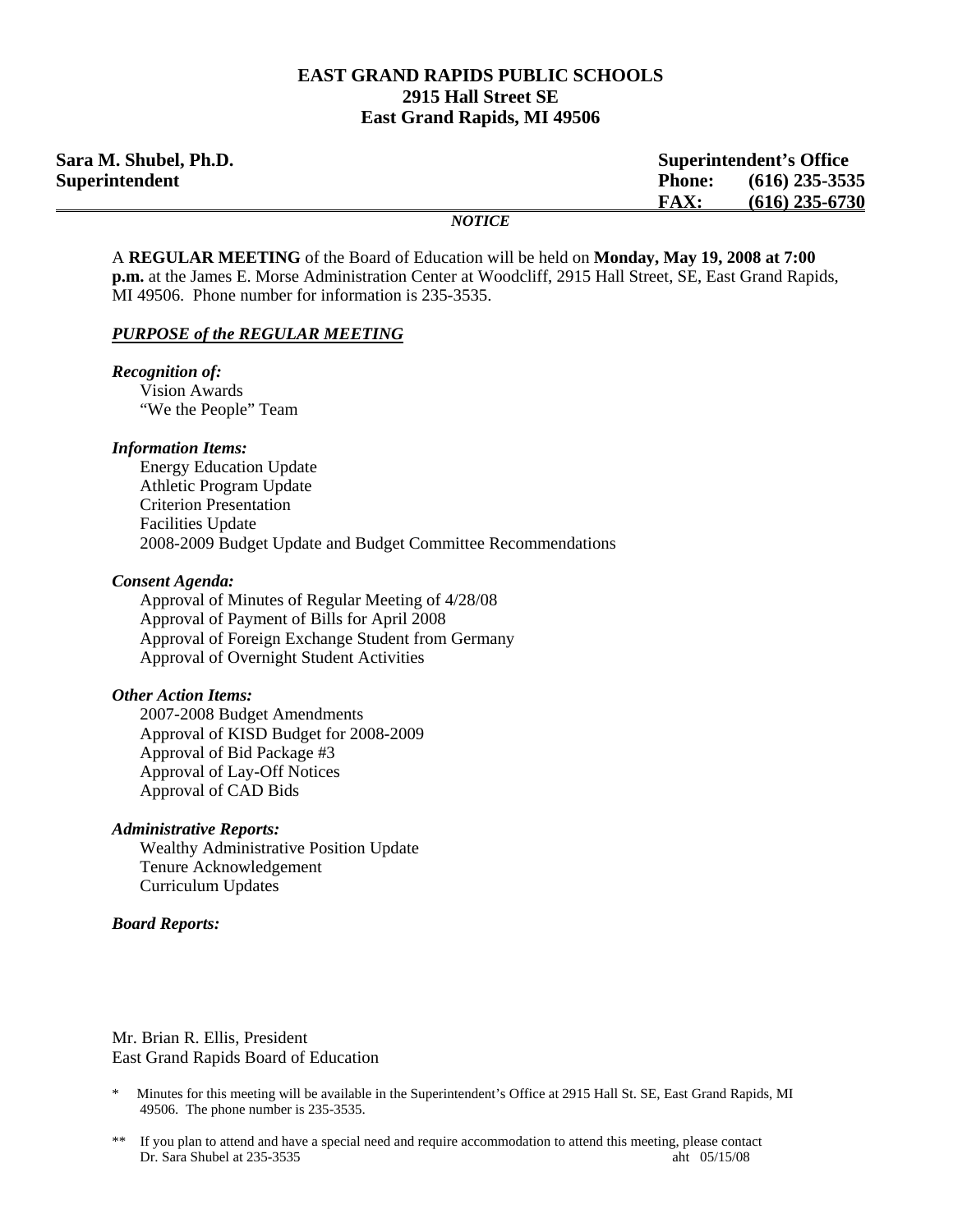## *Our Mission Educating and inspiring each student to navigate successfully in a global community.*

## **REGULAR Meeting of the East Grand Rapids Board of Education**

Woodcliff Community Board Room, Woodcliff Center, 2915 Hall SE, East Grand Rapids, MI 49506 Phone 616-235-3535

## **Monday, May 19, 2008**

## **7:00 p.m.**

# **AGENDA**

- 1. Meeting Called to Order
- 2. Acknowledgment of Guests
- 3. Public Comments
- 4. Recognition of:
	- A. Vision Awards
	- B. "We the People"
- 5. Board Secretary's Report Communications to and from the Board Mrs. Trierweiler
- 6. High School Student Council President's Report Mr. Alex Yared
- 7. EGREA President's Report Mrs. Nancy McSkimming

## *Information Items*

- 8. Energy Education Update Mr. Dan Graham (Enclosure #8)
- 9. Athletic Program Update Mr. Scott Robertson (Enclosure #9)
- 10. Criterion Presentation Mrs. Jeanne Glowicki, Mr. Doug Jenkins, Mrs. Linda Leiter, and Mrs. Joy Baranoski
- 11. Facilities Update Mr. Joe Camp
- 12. 2008-2009 Budget Update and Budget Committee Recommendations (Enclosure #12) Mr. Kevin Philipps

## *Action Items – Consent Agenda:*

 Background: In order to save time during the meeting, we are using a Consent Agenda. Items in the Consent Agenda include those that are considered routine or have been previously discussed by the Board of Education. Any Board Member may request to have any item removed for a separate discussion and vote.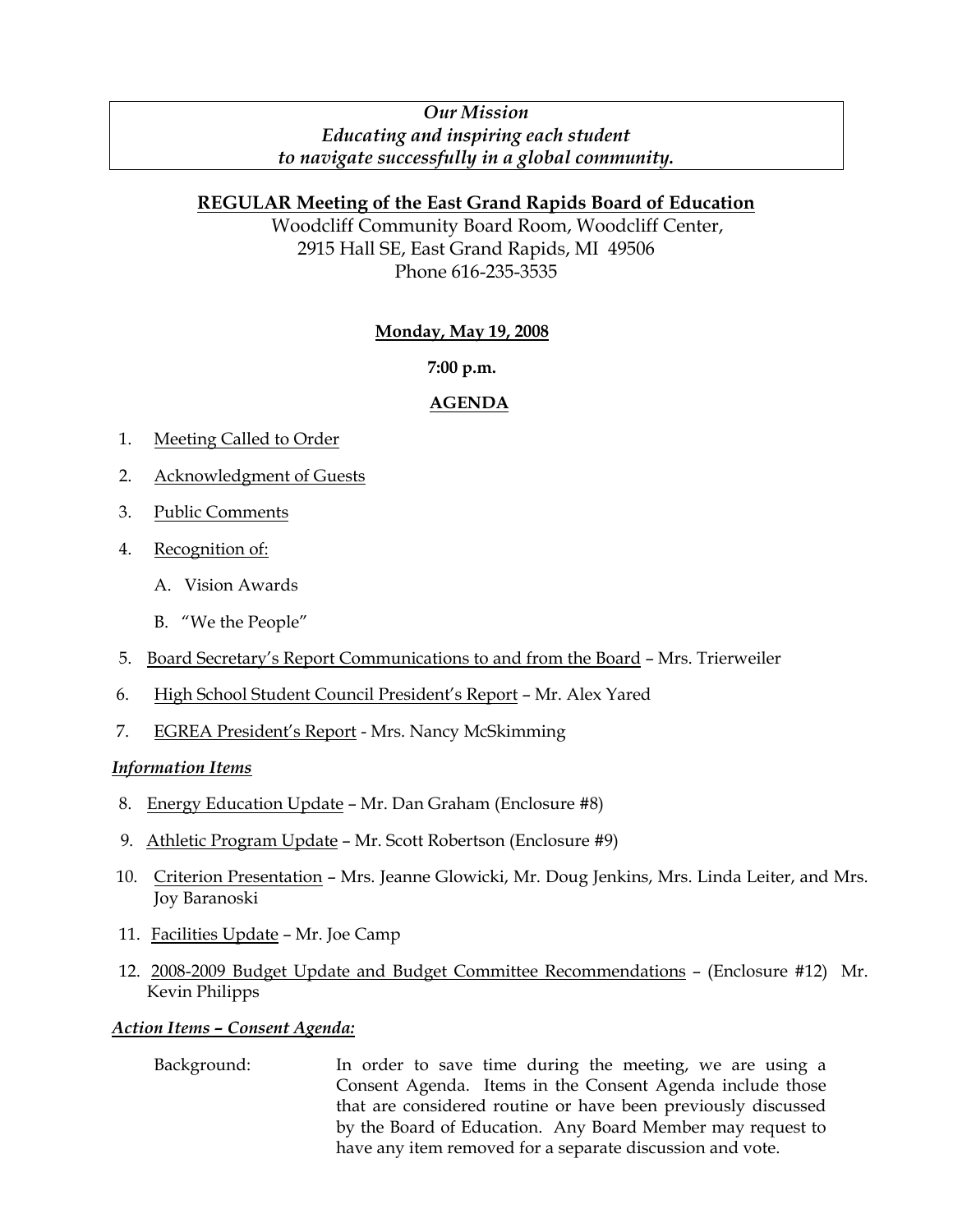Recommendation: Motion to approve items in the Consent Agenda Numbers \_13\_ through 16\_.

- 13. Approval of Minutes of REGULAR MEETING of 4/28/08 (Enclosure #13)
- 14. Approval of Payment of Bills for April 2008 (Enclosure #14)
- 15. Approval of a Foreign Exchange Student from Germany (Enclosure #15)
	- Background: The High School Administration recommends that foreign exchange student, Joanna Maria Graichen, from Germany, be approved for enrollment at East Grand Rapids High School during the 2008-09 school year.
- 16. Approval of Overnight Student Activities (Enclosure #16)
	- Background: In accordance with Board of Education Policy #7490, the district has an overnight student activity as outlined in Enclosure #16 for approval by the Board.

### *Other Action Items:*

- 17. 2007-2008 Budget Amendments (Enclosure #17)
	- Background: The Finance Committee has reviewed the attached amendment to the 2007-2008 General Fund Budget.
	- Recommendation: Motion to approve the 2007-2008 General Fund Budget Amendment as recommended by the Finance Committee.
- 18. Approval of KISD Budget for 2008-09 (Enclosure #18)
	- Background: The State of Michigan now requires that local school boards review their ISD's proposed budget and act in support or nonsupport of the budget. The Finance Committee has discussed the KISD 2008-09 budget and recommends support.
	- Recommendation: Motion to support the KISD 2008-09 budget as presented.
- 19. Approval of Bid Package #3 Athletic Bond (Enclosure #19)
	- Background: Bids were requested and received for Bid Package #3 for the 2007 Athletic Facilities Bond. Bid Package #3 represents all of the construction work for this program less the replacement turf fields and the construction of the press box. The Facilities Committee has received and reviewed the bids and recommends approval.
	- Recommendation: Motion to approve the contracts as recommended by the Facilities Committee as presented in Enclosure #19.